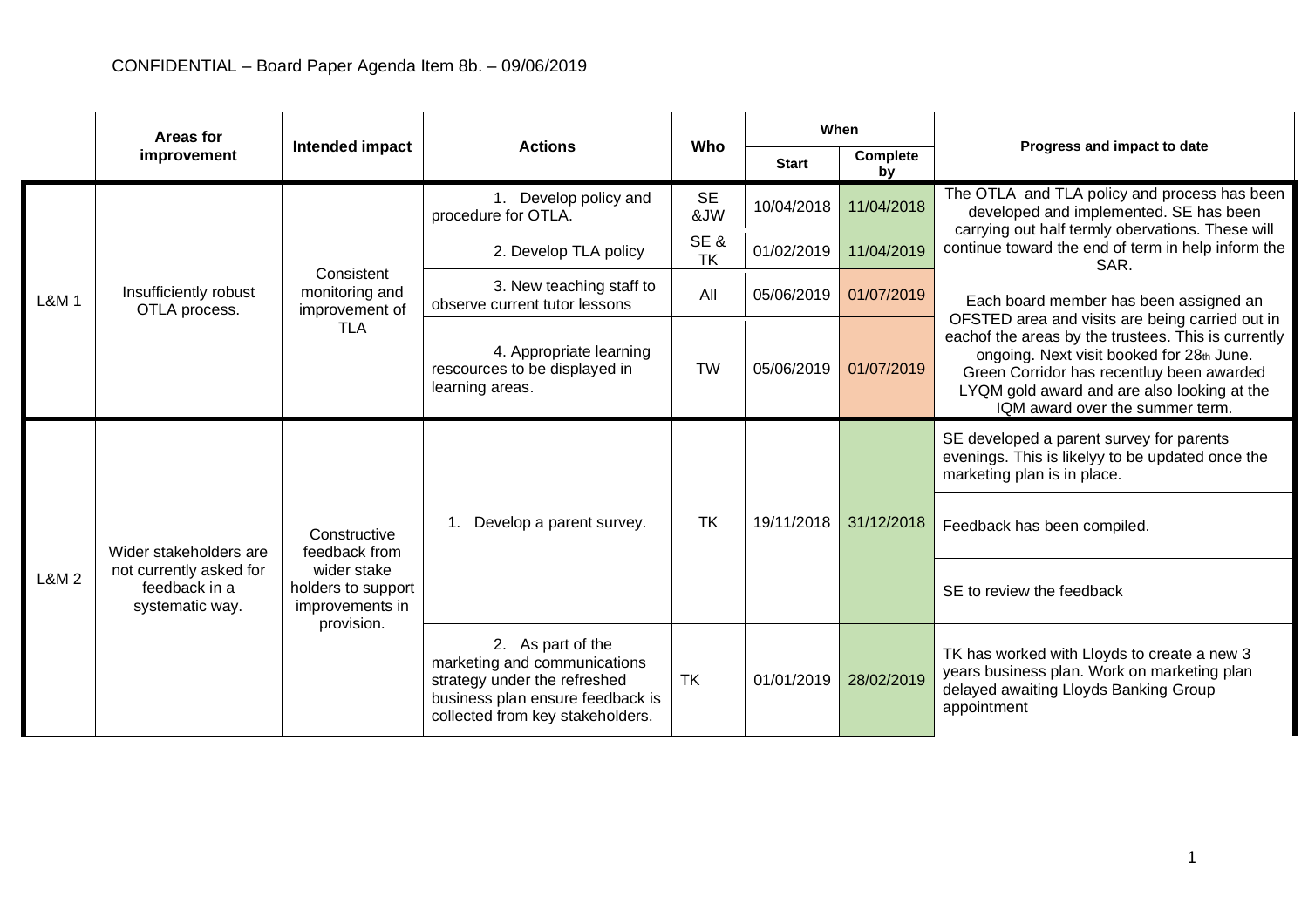| <b>L&amp;M3</b>  | English and<br>mathematics are not<br>currently a high-level<br>priority.                                               | English and<br>mathematics<br>become a high<br>priority and are<br>fully integrated<br>into all provision. | 1. Develop an English<br>and mathematics strategy.                                                  | JW&SE     | 10/04/2018 | 11/04/2018 | English and mathematics are now fully integrated<br>into all learning. A new functional skills tutor has<br>been employed and is developing the curriculum<br>effectively for all learners. English and<br>mathematics are now integrated into all lesson<br>planning. Vocational tutosr are imbedding<br>English and Maths into all lessons where<br>appropriate and encourage the more able<br>learners to do short pieces of homework or self<br>study time to furthet develop their skills. |
|------------------|-------------------------------------------------------------------------------------------------------------------------|------------------------------------------------------------------------------------------------------------|-----------------------------------------------------------------------------------------------------|-----------|------------|------------|-------------------------------------------------------------------------------------------------------------------------------------------------------------------------------------------------------------------------------------------------------------------------------------------------------------------------------------------------------------------------------------------------------------------------------------------------------------------------------------------------|
|                  |                                                                                                                         |                                                                                                            | 2. Gain approval from<br>CEO.                                                                       | <b>TK</b> | 01/05/2018 | 02/05/2018 |                                                                                                                                                                                                                                                                                                                                                                                                                                                                                                 |
|                  |                                                                                                                         |                                                                                                            | 3. Implement the<br><b>English and mathematics</b><br>strategy.                                     | <b>TK</b> | 08/05/2018 | 09/05/2018 |                                                                                                                                                                                                                                                                                                                                                                                                                                                                                                 |
|                  |                                                                                                                         |                                                                                                            | 4. Training for frontline<br>delivery staff.                                                        | <b>JW</b> | 08/05/2018 | 09/05/2018 | A new 121 tutor needs to be recruited for next<br>academic year due to rising numbers of learners<br>completeing functional skills.                                                                                                                                                                                                                                                                                                                                                             |
|                  | CIAG needs to be<br>strengthened further.                                                                               | Learners will be<br>able to make<br>clear choices<br>regarding their<br>future careers                     | Develop a CIAG<br>1.<br>Plan to include all                                                         |           |            | 01/06/2018 | CIAG policy approved.                                                                                                                                                                                                                                                                                                                                                                                                                                                                           |
| <b>L&amp;M4</b>  |                                                                                                                         |                                                                                                            | options and support<br>for learners<br>Employ CIAG 21<br>2.<br>hours per week                       | JD&SE     | 29/05/2018 | 01/09/2019 | We are still unable to appoint a CIAG but are<br>hoping to 'buy in' a person from Hounslow 1 or 2<br>days per week from septembers                                                                                                                                                                                                                                                                                                                                                              |
| TLA <sub>1</sub> | The most able learners<br>are not sufficiently<br>challenged to improve<br>their skills further in<br>lessons.          | The most able<br>learners are<br>challenged<br>sufficiently to<br>meet their<br>potential in<br>lessons.   | 1. Train frontline<br>delivery staff to plan extension<br>activities for the most able<br>learners. | <b>JW</b> | 08/05/2018 | 09/05/2018 | SE has completed follow up learner walks now<br>we have a new hort tutor and the stretch activities<br>are more appropriate and readily available. There                                                                                                                                                                                                                                                                                                                                        |
|                  |                                                                                                                         |                                                                                                            | 2. Conduct learning<br>walks to check stretch and<br>challenge in lessons.                          | <b>SE</b> | 01/06/2018 | 30/06/2018 | is clear planning of stretch activites.<br>New horet tutor to undergo assessor training and<br>PTTLS.                                                                                                                                                                                                                                                                                                                                                                                           |
| TLA <sub>2</sub> | Target setting within<br>reviews is not<br>sufficiently personalised<br>to identify learners'<br>areas for development. | Targets will<br>identify learners'<br>individual areas<br>for development.                                 | 1. Review and update<br>the ILP format.                                                             | JW&SE     | 10/04/2018 | 11/04/2018 | SE reviewed ILP with Jo and is happy with                                                                                                                                                                                                                                                                                                                                                                                                                                                       |
|                  |                                                                                                                         |                                                                                                            | 2. Create an exemplar<br>ILP and target plan.                                                       | JW&SE     | 10/04/2018 | 11/04/2018 | targets being set. SE also reviewed targets set for<br>April parents evening which follow the SMART                                                                                                                                                                                                                                                                                                                                                                                             |
|                  |                                                                                                                         |                                                                                                            | 3. Train frontline staff<br>in target setting and reviewing<br>targets.                             | <b>JW</b> | 08/05/2018 | 09/05/2018 | format. Targets need to be reviewed regularly<br>and displayed to learners to see.                                                                                                                                                                                                                                                                                                                                                                                                              |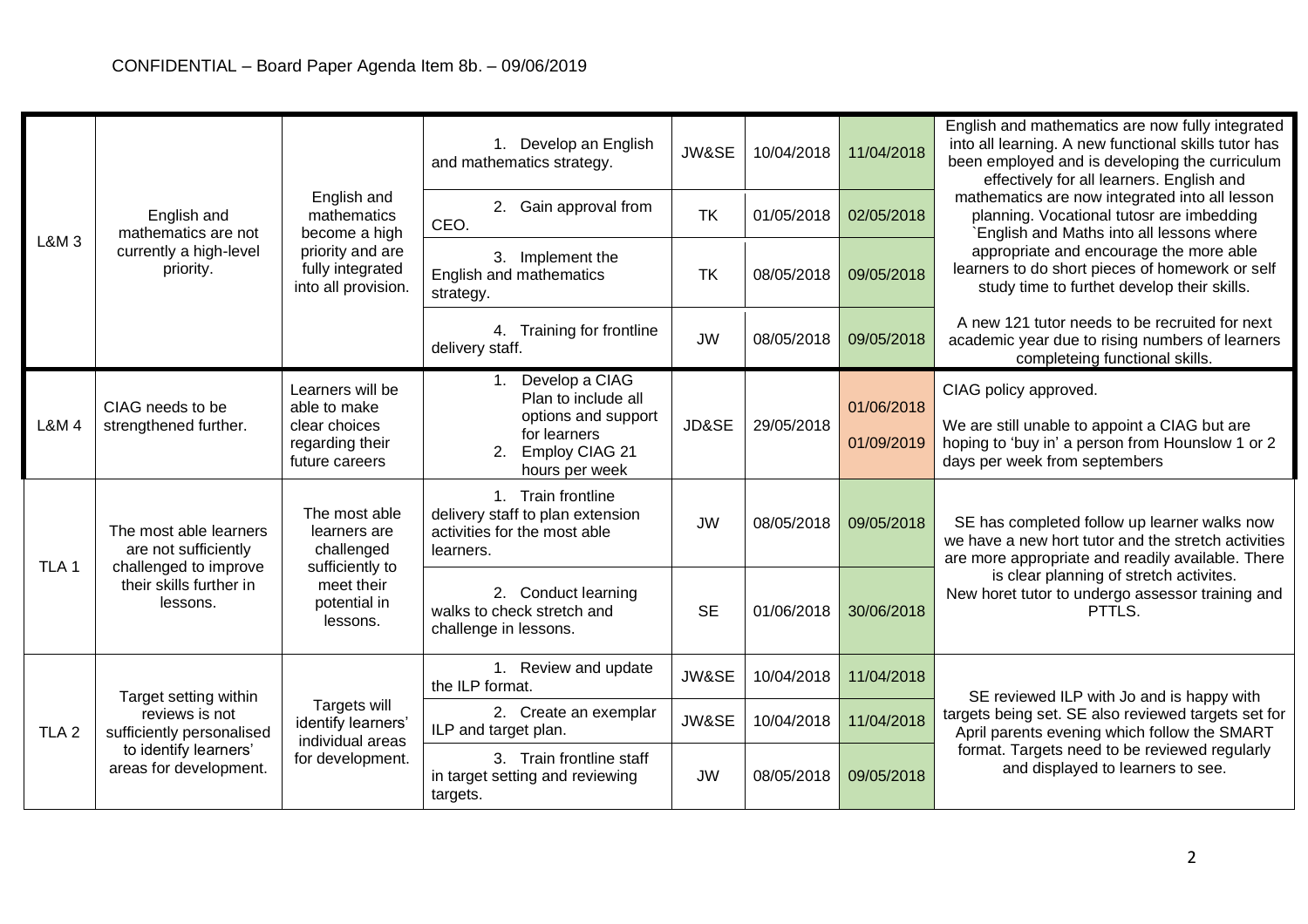|                  |                                                                                                              |                                                                                                                | 4. Monthly desk based<br>review of ILPs and reviews.                                                                          | <b>SE</b> | 01/06/2018 | ongoing    |                                                                                                                                                                                                                                                                                                                                                                                                                                                                    |
|------------------|--------------------------------------------------------------------------------------------------------------|----------------------------------------------------------------------------------------------------------------|-------------------------------------------------------------------------------------------------------------------------------|-----------|------------|------------|--------------------------------------------------------------------------------------------------------------------------------------------------------------------------------------------------------------------------------------------------------------------------------------------------------------------------------------------------------------------------------------------------------------------------------------------------------------------|
| TLA <sub>3</sub> | Assessment of learning<br>is not frequent enough<br>to enable learners to<br>understand their<br>progress.   | All learners will<br>be fully aware of<br>their progress.                                                      | 1. Train frontline<br>delivery staff to check learning<br>more effectively and give<br>feedback on how to improve<br>further. | <b>JW</b> | 08/05/2018 | 09/05/2018 | We need to ensure that weekly meetings<br>continue to happen with tutors and youth<br>manager so that learning and targets can be<br>reviewed appropriately.                                                                                                                                                                                                                                                                                                       |
|                  |                                                                                                              |                                                                                                                | 2. Collect feedback<br>from frontline delivery staff on<br>learners' progress towards<br>weekly/fortnightly targets.          | <b>JD</b> | 04/06/2018 | Ongoing    | SE has completed learner walks and seen<br>significant improvement in formative assessment<br>in sessions. A variety of methods are now being<br>used to check learners depth of understanding<br>e.g. quiz mid session, mind mapping on boards,<br>basic questioning etc.<br>SE has completed a learning walk with JD and<br>learners were aware fo the targets they were<br>working towards. The new targets were set at<br>parents evening were appropriate and |
|                  |                                                                                                              |                                                                                                                | 3. Conduct learning<br>walks to check formative<br>assessment in lessons.                                                     | <b>SE</b> | 04/06/2018 | 30/06/2018 |                                                                                                                                                                                                                                                                                                                                                                                                                                                                    |
| TLA <sub>4</sub> | Reviews of learner<br>progress do not<br>currently effectively<br>check learner progress<br>towards targets. | All learners will<br>be fully aware of<br>their progress<br>and what they<br>need to do to<br>improve further. | 1. Using the feedback<br>from frontline and other staff<br>conduct formal 1:1 meetings with<br>individual learners.           | <b>JD</b> | 04/06/2018 | Ongoing    |                                                                                                                                                                                                                                                                                                                                                                                                                                                                    |
|                  |                                                                                                              |                                                                                                                | 2. Conduct an<br>observation of the review<br>process.                                                                        | JW&SE     | 08/05/2018 | 09/05/2018 | encouraged stretch.                                                                                                                                                                                                                                                                                                                                                                                                                                                |
| TLA <sub>5</sub> | English and<br>mathematics are not<br>integrated well enough<br>in teaching and learning.                    | Learners continue<br>to develop their<br>English and                                                           | 1. Training all staff on<br>the integration of English and<br>mathematics into teaching and<br>learning.                      | <b>JW</b> | 08/05/2018 | 09/05/2018 | The integration of English and Mathematics in<br>lessons is much improved and will continue to be<br>monitored on a monthly basis through learning<br>walks.                                                                                                                                                                                                                                                                                                       |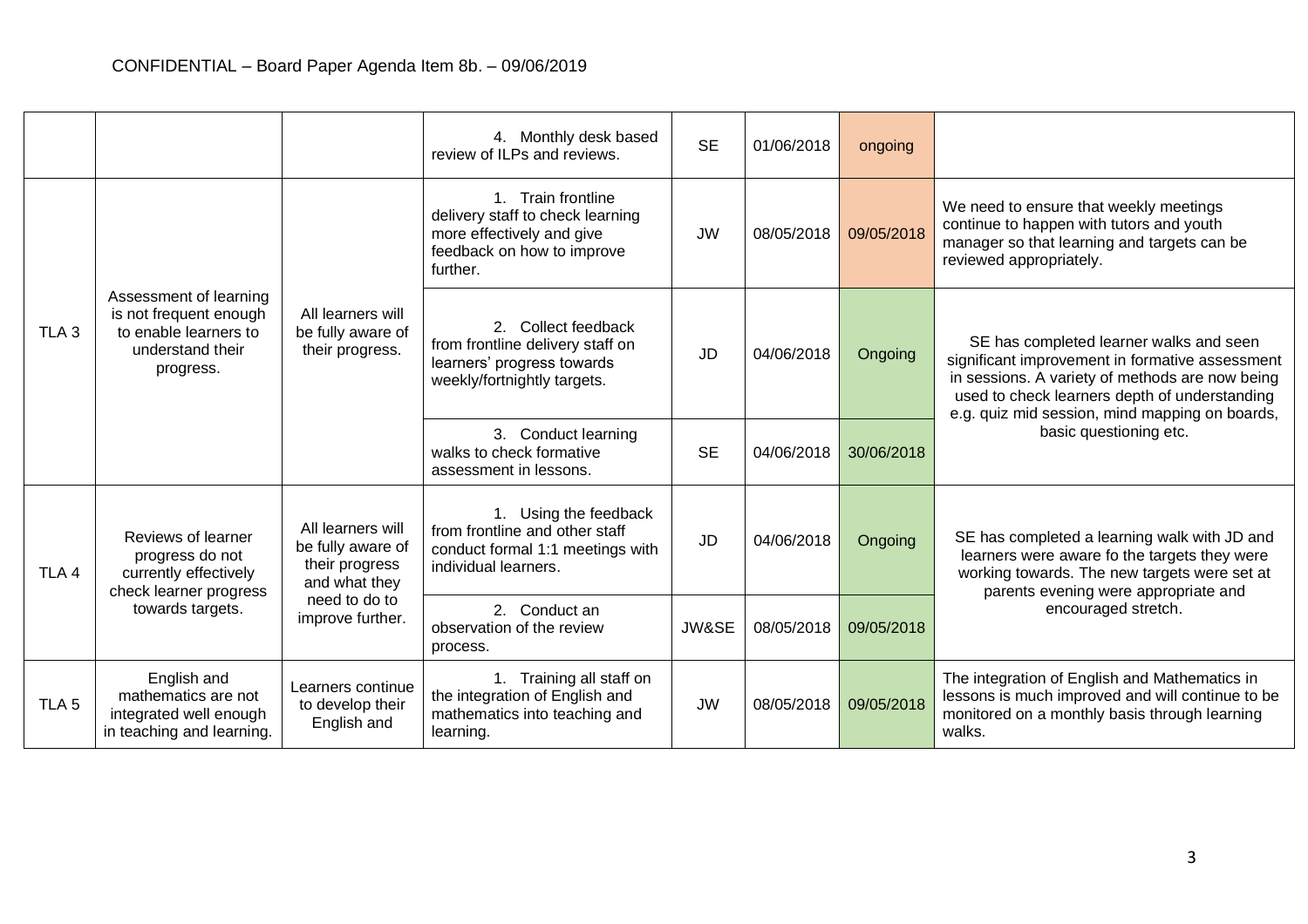|                  |                                                                                                                                         | mathematics<br>skills.                                                                                                 | 2. Learning walks to<br>check that English and<br>mathematics are fully integrated<br>into teaching and learning.                                     | <b>SE</b> | 04/06/2018 | Ongoing    |                                                                                                                                                                                                                                                                                                                                                                                                                                                                                                                                                                                  |
|------------------|-----------------------------------------------------------------------------------------------------------------------------------------|------------------------------------------------------------------------------------------------------------------------|-------------------------------------------------------------------------------------------------------------------------------------------------------|-----------|------------|------------|----------------------------------------------------------------------------------------------------------------------------------------------------------------------------------------------------------------------------------------------------------------------------------------------------------------------------------------------------------------------------------------------------------------------------------------------------------------------------------------------------------------------------------------------------------------------------------|
| TLA <sub>6</sub> | Tutors do not formally<br>plan schemes of work<br>and lessons to ensure<br>individual learners<br>needs are met.                        | Schemes of work<br>and session plans<br>will be in place to<br>reinforce and<br>formalise<br>planning for<br>learning. | 1. Deliver a workshop<br>with frontline delivery staff to<br>develop individual schemes of<br>work and session plans in<br>horticulture and catering. | JW&SE     | 08/05/2018 | 09/05/2018 | SOW and lesson plans are now in place for every<br>qualification. SE continue to monitor the quality of<br>SOW and works alongside tutors to make<br>improvement. SE has had a session with tutors<br>and reiterated the importance of effective<br>planning in regard to stretch activities. SE has<br>carried out learning walk and this has been much<br>improved.<br>There needs to be imporved commmunitcaiton<br>between department leads and their staff to<br>ensure that all staff are aware as soon as<br>possible if there needs to be changes to planned<br>lessons. |
|                  |                                                                                                                                         |                                                                                                                        | 2. Review schemes of<br>work and session plans to<br>identify areas for development<br>and provide feedback to tutors on<br>how to improve.           | <b>JW</b> | 09/05/2018 | 09/05/2018 |                                                                                                                                                                                                                                                                                                                                                                                                                                                                                                                                                                                  |
| <b>PDBW</b><br>1 | A minority of learners do<br>not fully understand the<br>risks associated with<br>radicalisation and how it<br>affects them personally. | All learners to<br>fully understand<br>the risks<br>associated with<br>radicalisation.                                 | 1. Develop tailored<br>sessions and support for learners<br>who are more at risk of<br>radicalisation and online<br>grooming.                         | <b>JD</b> | 13/11/2018 | 31/12/2018 | TW our PREVENT lead has delivered sessions to<br>all current learners and these are recapped<br>during youth steering groups and daily<br>discussions.                                                                                                                                                                                                                                                                                                                                                                                                                           |
|                  |                                                                                                                                         |                                                                                                                        | 2. Deliver tailored<br>support for learners and ongoing<br>support to ensure they are fully<br>aware.                                                 | <b>JD</b> | 30/04/2018 | Ongoing    | All learners have received PREVENT sessions<br>and follow up doiscussions will take place in<br>121's                                                                                                                                                                                                                                                                                                                                                                                                                                                                            |